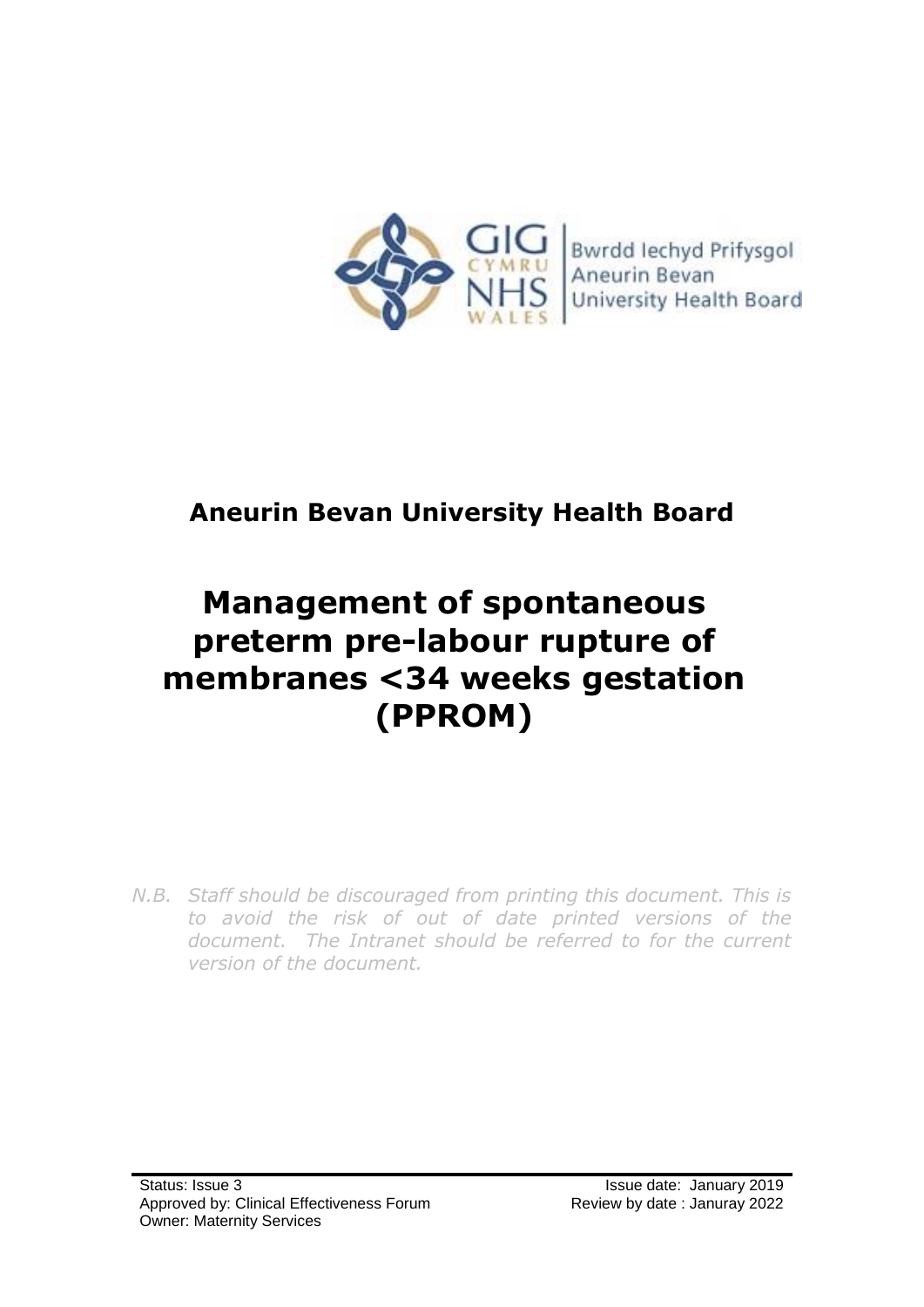#### **Contents:**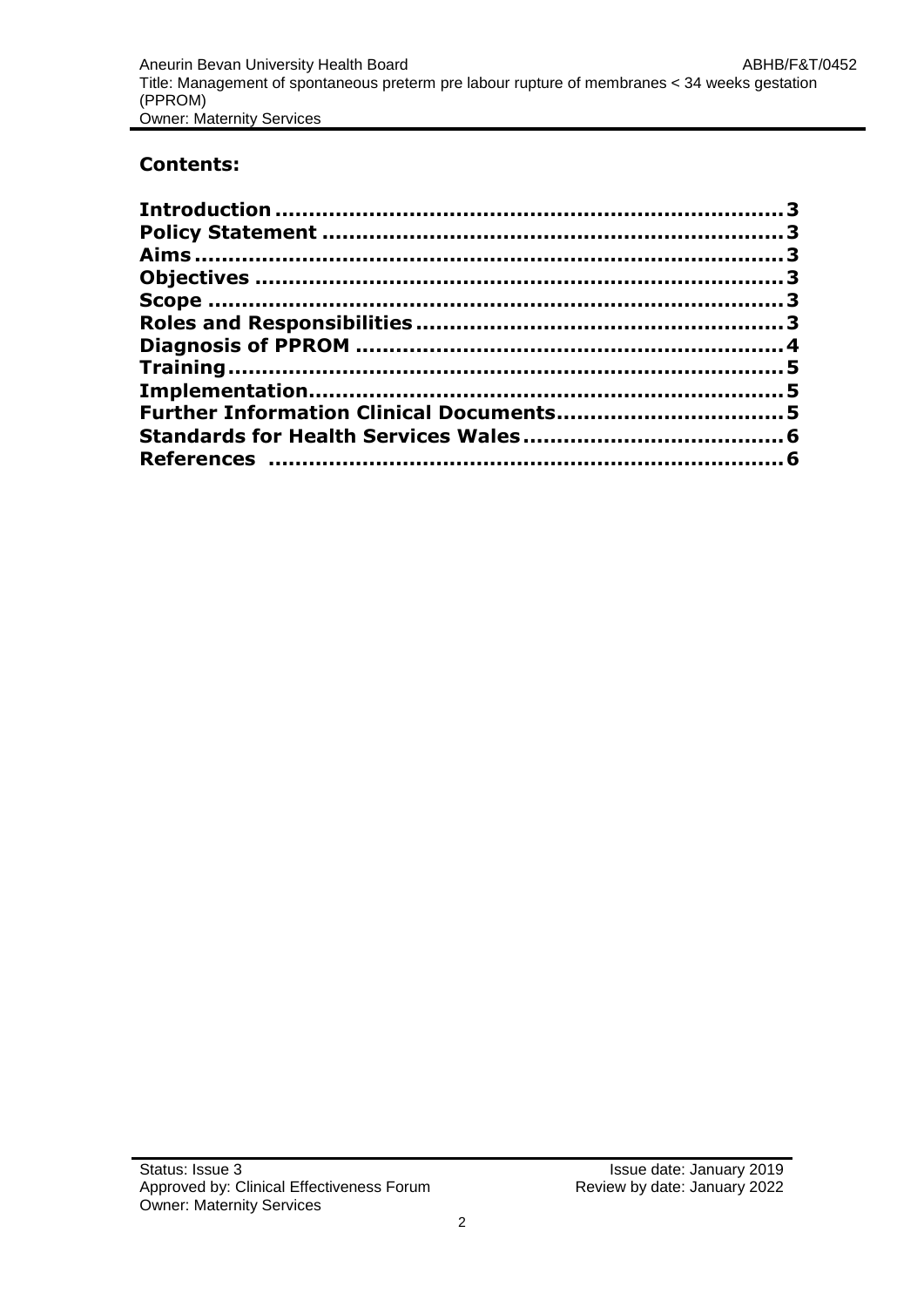#### <span id="page-2-0"></span>**Introduction**

A woman is described as having PPROM if she has ruptured membranes before 37+0 weeks of pregnancy but is not in established labour. 1

Preterm pre-labour rupture of membranes PPROM is associated with 40% of preterm deliveries and complicates 2% of deliveries and can result in significant morbidity and mortality<sup>2</sup>. PPROM is associated with prematurity, sepsis and pulmonary hypoplasia which result in neonatal death. PPROM is associated with higher risk of chorioaminitis which can cause morbidity to women.

### <span id="page-2-1"></span>**Policy Statement**

This guidance has been developed to support standard 2.1 of the "Standard for Health Services Wales"<sup>3</sup> .

#### <span id="page-2-2"></span>**Aims**

To assist clinicians to diagnose, investigate and manage preterm pre-labour rupture of membranes (PPROM). Thus reducing the associated morbidity and mortality to both women and neonates.

#### <span id="page-2-3"></span>**Objectives**

Best management recommendation in order to reduce morbidity and mortality associated with PPROM.

#### <span id="page-2-4"></span>**Scope**

 $\circ$  This document is to be utilised by midwifery and obstetric teams within the Maternity Unit in Aneurin Bevan Health Board.

#### <span id="page-2-5"></span>**Roles and Responsibilities**

o Medical and Midwifery staff will be required to implement this guideline.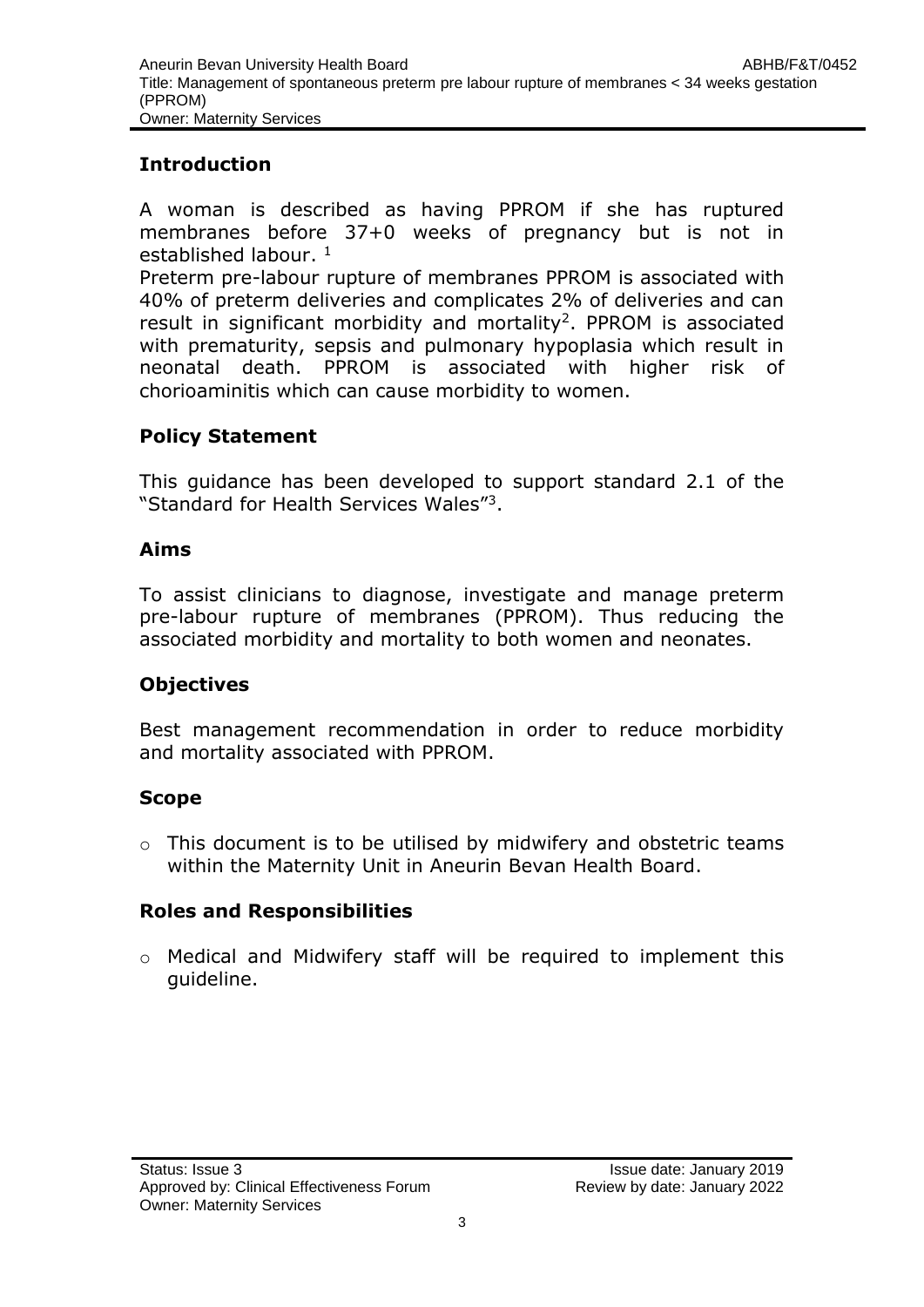#### **Key of abbreviations**

| <b>PPROM</b> | Prolonged premature rupture of |
|--------------|--------------------------------|
|              | membranes                      |
| <b>CTG</b>   | Cardiotography                 |
| <b>FBC</b>   | Full blood count               |
| <b>CRP</b>   | C-reactive protein             |
| <b>HVS</b>   | High vaginal swab              |
| <b>USS</b>   | Ultrasound sonography          |
| <b>SCBU</b>  | Special care baby unit         |
| <b>DAU</b>   | Day assessment unit            |

#### **Diagnosis of PPROM**

- o Best achieved by maternal history followed by a sterile speculum.
- o Digital vaginal examination to be avoided unless strong clinical suspicion of labour.
- $\circ$  If pooling of amniotic fluid is observed, a diagnosis of P-PROM can be made. Diagnostic tests are not required.
- o If pooling of amniotic fluid is not observed, consider performing an insulin-like growth factor binding protein-1 test or placental alpha-micoglobulin-1 test of vaginal fluid such as ROM plus + test.
- o Do not make a diagnosis of PPROM with diagnostic tests in isolation, clinical history and examination should be taken into account.
- o Do not perform diagnostic tests for P-PROM if labour becomes established in a woman reporting symptoms suggestive of P-PROM.
- o If diagnostic tests are positive, do not use the test results alone to decide what care to offer the woman. Take into account her clinical condition, her medical and pregnancy history and gestation age. Then either:
	- **Offer care consistent with the woman having** PPROM, or
	- Re-evaluate the woman's diagnostic status at a later point.
- o If diagnostic tests are negative and no amniotic fluid is observed, then explain PPROM is unlikely but that she should return if she has further symptoms suggestive of PPROM or preterm labour.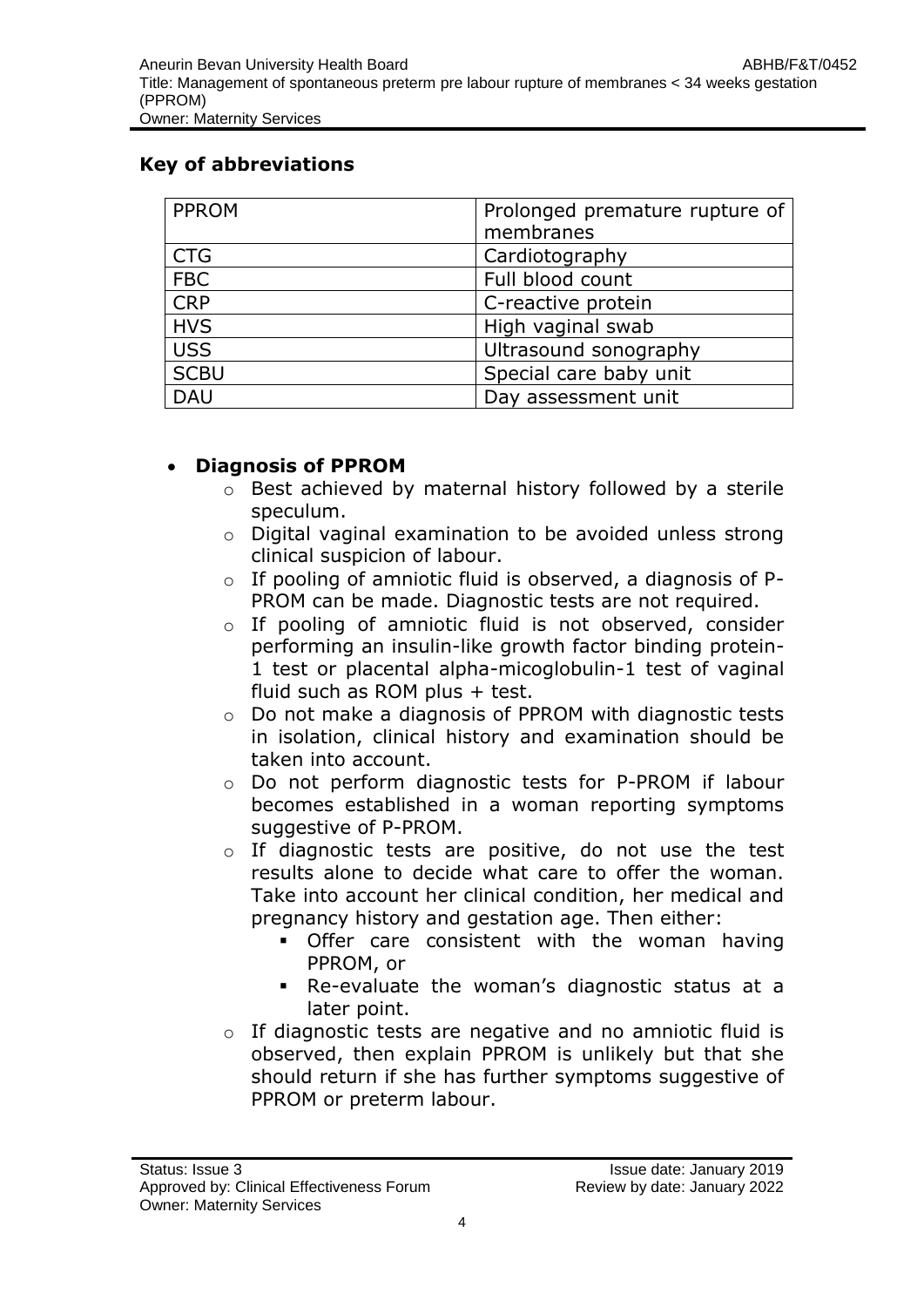Owner: Maternity Services

#### **Antenatal tests**

- o Women should have baseline observations taken on admission (BP, temperature, pulse, respiratory rate) and CTG
- o Clinical signs of chorioamnitis must be excluded, signs and symptoms may include maternal pyrexia, tachycardia, leucocytosis, uterine tenderness, offensive vaginal discharge and fetal tachycardia
- o Baseline FBC and CRP
- o When identifying infection, the above tests should be used in combination and not isolation.
- o Discussion with labour ward and SCBU if imminent labour/chorioamnitis is suspected for further management plan

#### **Inpatient Management**

- o Admit for up to 48 hours for observations
- o 8 hourly observations
- o Commence Erythromycin 250mg QDS orally for 10 days
- o Oral penicillin can be used as an alternative where Erythromycin is contraindicated.

#### **Maternal Corticosteroids**

- o For women between 23+0 and 23+6 weeks, discuss with the woman the use of maternal corticosteroids in the context of her individual circumstances.
- o Consider maternal corticosteroids for women between 24+0 and 25+6 weeks.
- o Offer maternal corticosteroids to women between 26+0 and 33+6 weeks.
- o Consider maternal corticosteroids for women between 34+0 and 35+6 weeks.
- o
- o Administer steroid (Betamethasone 12mg x 2 doses over 24 hours OR Dexamethasone 6mg x 4 doses over 48 hours)
- o If imminent labour is suspected, tocolysis may be given in order to administer steroid course or for intra uterine transfer.
- o Discussion by neonatologist with patient to discuss prognosis.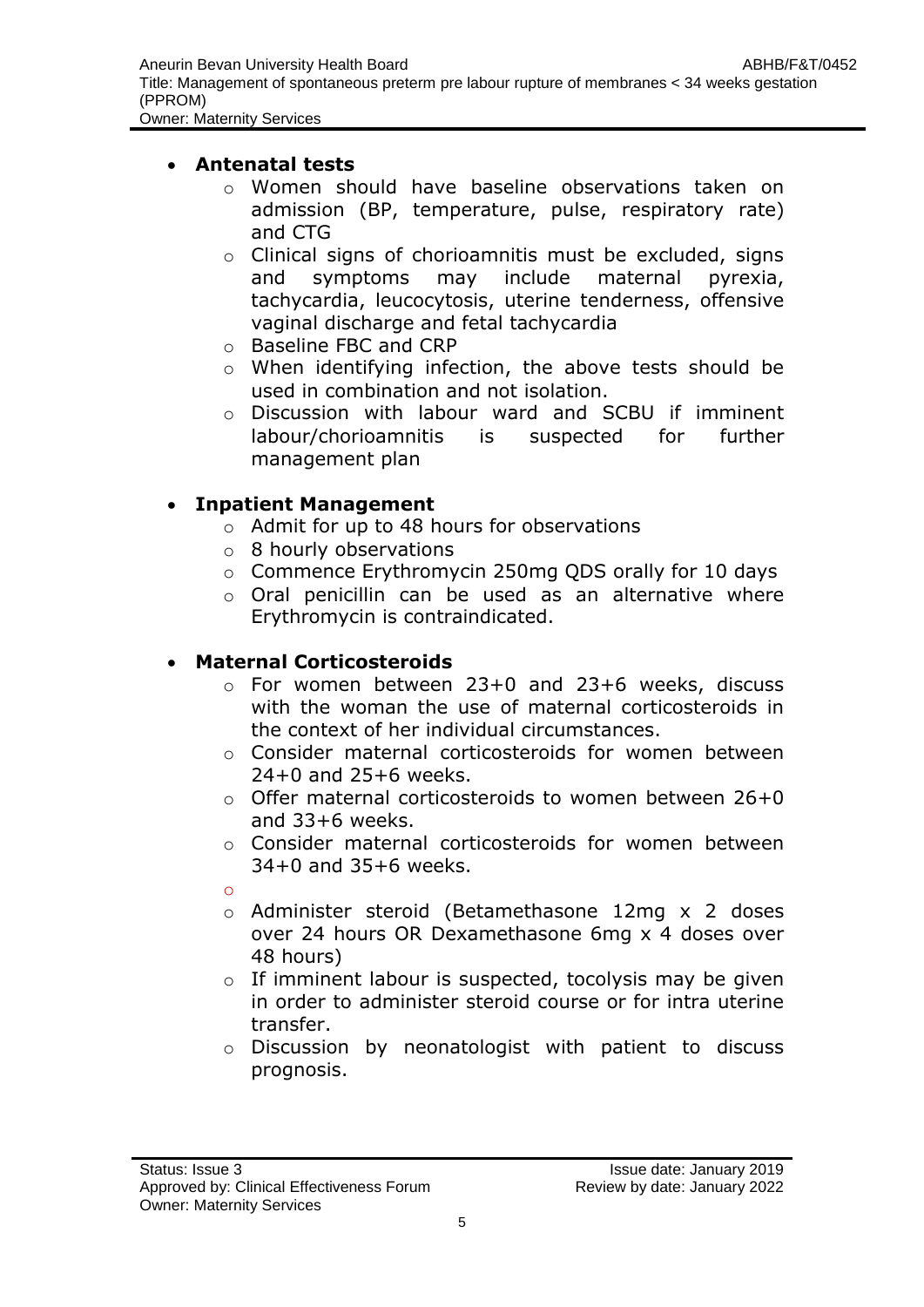Owner: Maternity Services

#### **Outpatient Monitoring**

- o Discharge should be by registrar or consultant after initial assessment and steroids complete.
- o Consider weekly FBC, CRP, HVS (may not be indicative of chorioamnionitis due to low sensitivity of these tests)
- o Weekly visit to DAU for clinical assessment of signs/symptoms of infection. USS for growth 2 weekly, liquor volume and dopplers weekly.
- o Delivery to be considered after 34 weeks gestation after discussion with the consultant.
- o If expectant management considered beyond 34 weeks of gestation, women should be informed of increased risk of chorioamnitis and the decreased risk of respiratory problems of the neonate.

# <span id="page-5-0"></span>**Training**

- o Medical staff and midwifery advanced clinical practitioners assessing women with PPROM should be appropriately trained to perform speculum examinations
- o USS should be performed by a competent USS trained operator
- o Training needs will be identified through appraisal and clinical supervision.

# <span id="page-5-1"></span>**Implementation**

o This document will be available on the intranet for access by medical and midwifery staff

# <span id="page-5-2"></span>**Further Information Clinical Documents**

Green top guidelines No 44-Preterm prelabour rupture of membranes

# <span id="page-5-3"></span>**Standards for Health Services Wales**

**[http://www.wales.nhs.uk/governance-emanual/theme-2](http://www.wales.nhs.uk/governance-emanual/theme-2-safe-care-criteria) [safe-care-criteria](http://www.wales.nhs.uk/governance-emanual/theme-2-safe-care-criteria)**

# **Equality**

No. Equality is not affected by this guideline